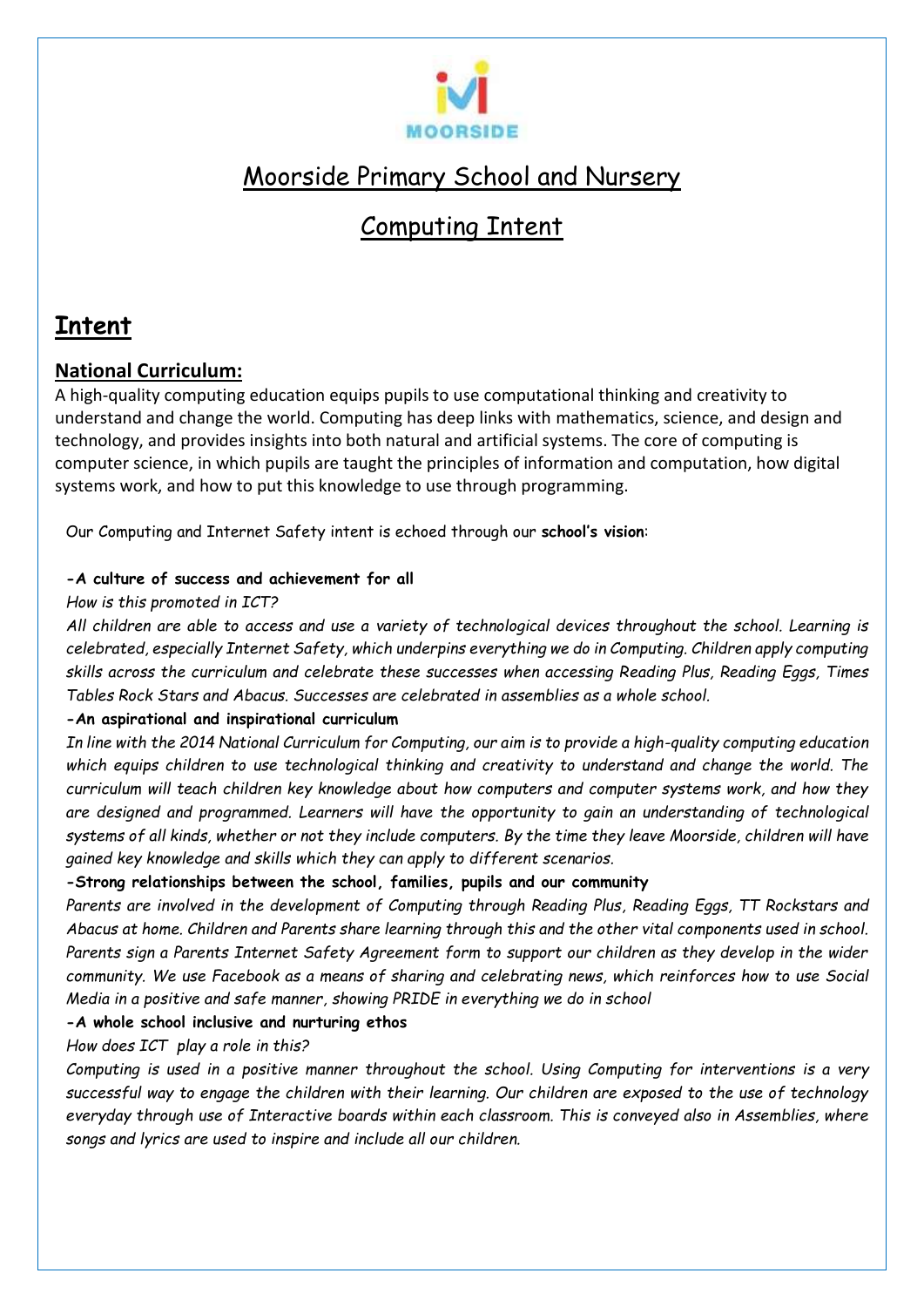#### **-High expectations for all stakeholders, surrounding our children with the best educators and specialists**

*-What do we do to support staff? 'role models/visitors….google legends, NSPCC etc,*

*To support our staff, we use the same planning format from Purple Mash to aid consistency and progression across our school. This supports staff as they become familiar with the layout when using the platform. We engage both staff and pupils by having visitors into school like Google Legends and NSPCC. This allows our staff to reflect on their own practice but also pick up tips and ideas from other professionals.* 

#### **Internet Safety:**

Internet Safety is taught termly and always at the start of each topic. This is taught through Purple Mash as well as resources gathered through any topics arising. We are flexible with our approach and will adapt to matters arising in cohorts or situations that we, as professional, feel need to be discussed and shared. Children have evidence of this through their own knowledge, which can be seen in books and through discussions. Children are exposed to scenarios and subject specific vocabulary to enhance understanding.

In line with our school curriculum intent and linking with the National Curriculum in ICT, at Moorside:

*Every child becomes digitally literate – able to use, and express themselves and develop their ideas through, information and communication technology and progress as an active participant in an ever-evolving digital world.*

Our curriculum strands of learning; people, environment, comparison and aspiration are most prominently linked through the following subject areas:

#### **People:**

Modern day pioneers and people who have created the computing landscape and characters created through taught skills (emoji's, animations).

#### **Environment:**

Looking at platforms for teaching skills: Purple Mash, Scratch. Using a variety of technological devices such as: laptops, I-Pads, camera's.

#### **Comparisons:**

Comparisons are interwoven through the progressive skills. Comparing platforms, programs, devices and outcomes are important for the critical learner.

## **Implementation**

At Moorside, computing is taught weekly. This ensures children are able to develop depth in their knowledge and skills over the duration of each of their computing topics. Teachers use the 'Purple Mash' scheme, as a starting point for the planning of their computing lessons, which are often richly linked to engaging contexts in other subjects and topics. We have laptops, chrome books and each class has two i-pads to ensure that all year groups have the opportunity to use a range of devices and programs for many purposes across the wider curriculum, as well as in discrete computing lessons. Employing cross-curricular links motivates pupils and supports them to make connections and remember the steps they have been taught.

The implementation of the curriculum also ensures a balanced coverage. The children will have experiences of all areas of the curriculum in each year group, but the subject knowledge imparted becomes increasingly specific and in depth, with more complex skills being taught, thus ensuring that learning is built upon. For example, children